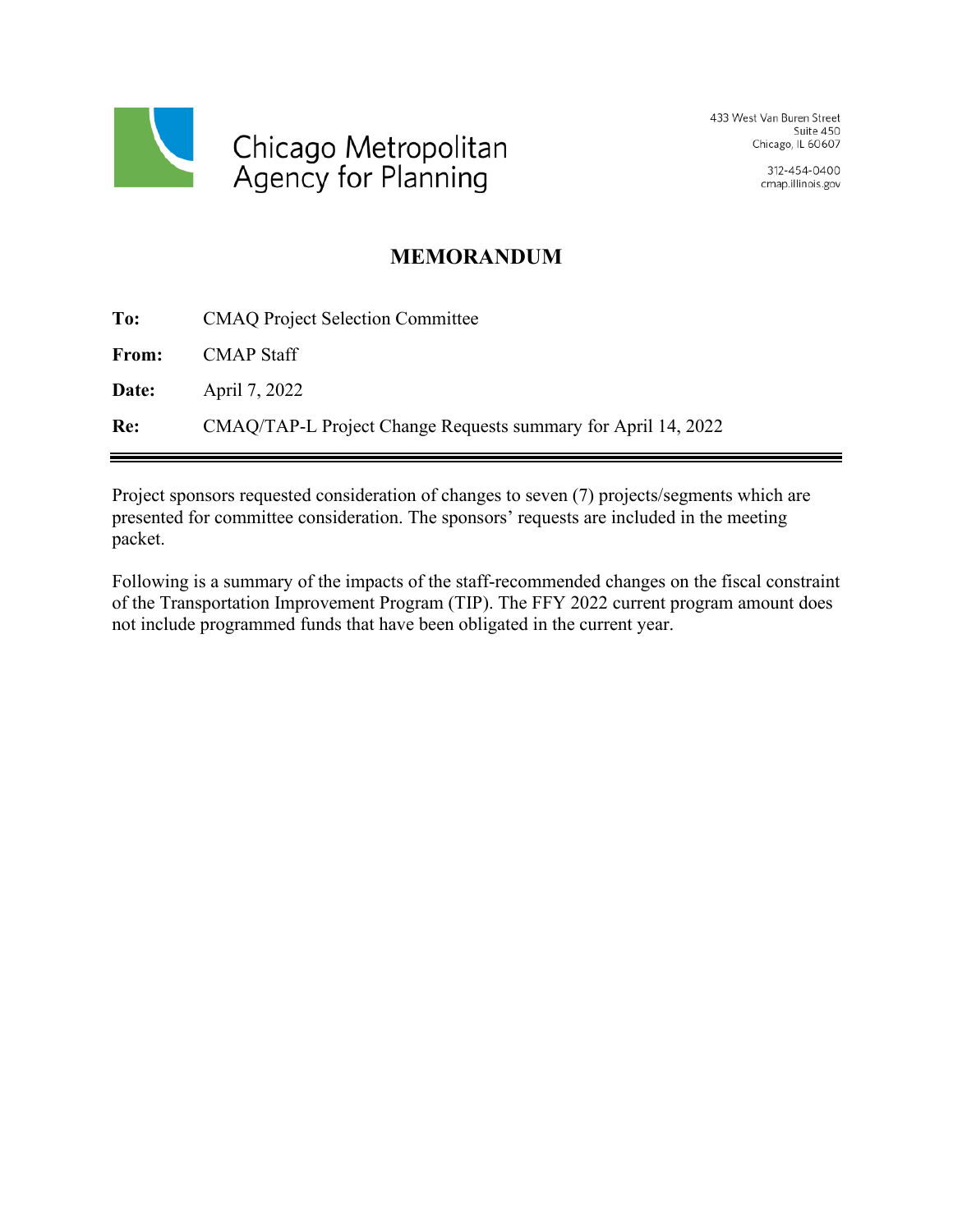|                                                         | <b>CMAQ</b>      |                 |              |                                                         |               |                                            |  |  |
|---------------------------------------------------------|------------------|-----------------|--------------|---------------------------------------------------------|---------------|--------------------------------------------|--|--|
|                                                         | 2022             | 2023            | 2024         | 2025                                                    | 2026          | Request                                    |  |  |
| Current Program*                                        | \$148,670,486    | \$121,001,097   | \$94,293,684 | \$107,489,298                                           | \$105,223,834 |                                            |  |  |
| Unprogrammed Balance*                                   | $-$ \$52,838,134 | $-$ \$6,023,911 | \$20,683,502 | \$7,487,888                                             | \$9,753,352   |                                            |  |  |
| Sponsor requested changes - for Committee consideration |                  |                 |              |                                                         |               |                                            |  |  |
| CDOT (01-20-0006)                                       | \$989,295        |                 | -\$989,295   |                                                         |               | Cost increase for E2;<br>C/CE decrease     |  |  |
| Mount Prospect (03-19-0011)                             | \$42,031         |                 |              |                                                         |               | Cost increase for E2                       |  |  |
| Prospect Heights (03-22-0009)                           | \$178,766        |                 |              | $-$178,766$                                             |               | Schedule change E2                         |  |  |
| Blue Island (06-06-0061)                                | \$172,000        |                 |              |                                                         |               | Cost increase for E2                       |  |  |
| Kane Co DOT (09-19-0020)                                | \$1,146,038      |                 |              |                                                         |               | Cost increase for C/CE                     |  |  |
| Sum of Changes from Requests                            | \$2,528,130      | \$0             | -\$989,295   | $-$178,766$                                             | \$0           |                                            |  |  |
| <b>Sum of Recommended Changes</b>                       | \$2,528,130      | \$0             | -\$989,295   | $-$178,766$                                             | \$0           |                                            |  |  |
| <b>Recommended Revised Program</b>                      | \$151,198,616    | \$121,001,097   | \$93,304,389 | \$107,310,532                                           | \$105,223,834 |                                            |  |  |
| Rec. Rev. Unprogrammed Balance                          | $-$ \$55,366,264 | $-$ \$6,023,911 | \$21,672,797 | \$7,666,654                                             | \$9,753,352   |                                            |  |  |
|                                                         | <b>TAP-L</b>     |                 |              |                                                         |               |                                            |  |  |
|                                                         | 2022             | 2023            | 2024         | 2025                                                    | 2026          | Request                                    |  |  |
| Current Program*                                        | \$16,151,348     | \$7,866,662     | \$9,037,020  | \$7,712,665                                             | \$3,127,743   |                                            |  |  |
| Unprogrammed Balance*                                   | \$23,165,781     | \$1,250,442     | \$80,084     | \$1,404,439                                             | \$5,989,361   |                                            |  |  |
|                                                         |                  |                 |              | Sponsor requested changes - for Committee consideration |               |                                            |  |  |
| Glencoe (02-21-0002)                                    | \$427,000        | $-$ \$220,000   |              |                                                         |               | Cost increase for C/CE;<br>schedule change |  |  |
| Will County FPD (12-14-0016)                            | \$551,400        |                 |              |                                                         |               | Cost increase for C/CE                     |  |  |
| Sum of Changes from Requests                            | \$978,400        | $-$ \$220,000   | \$0          | \$0                                                     | \$0           |                                            |  |  |
| <b>Sum of Recommended Changes</b>                       | \$978,400        | $-$ \$220,000   | \$0          | \$0                                                     | \$0           |                                            |  |  |
| <b>Recommended Revised Program</b>                      | \$17,129,748     | \$7,646,662     | \$9,037,020  | \$7,712,665                                             | \$3,127,743   |                                            |  |  |
| Rec. Rev. Unprogrammed Balance                          | \$22,187,381     | \$1,470,442     | \$80,084     | \$1,404,439                                             | \$5,989,361   |                                            |  |  |

\*Source: CMAP FFY 2022-26 TIP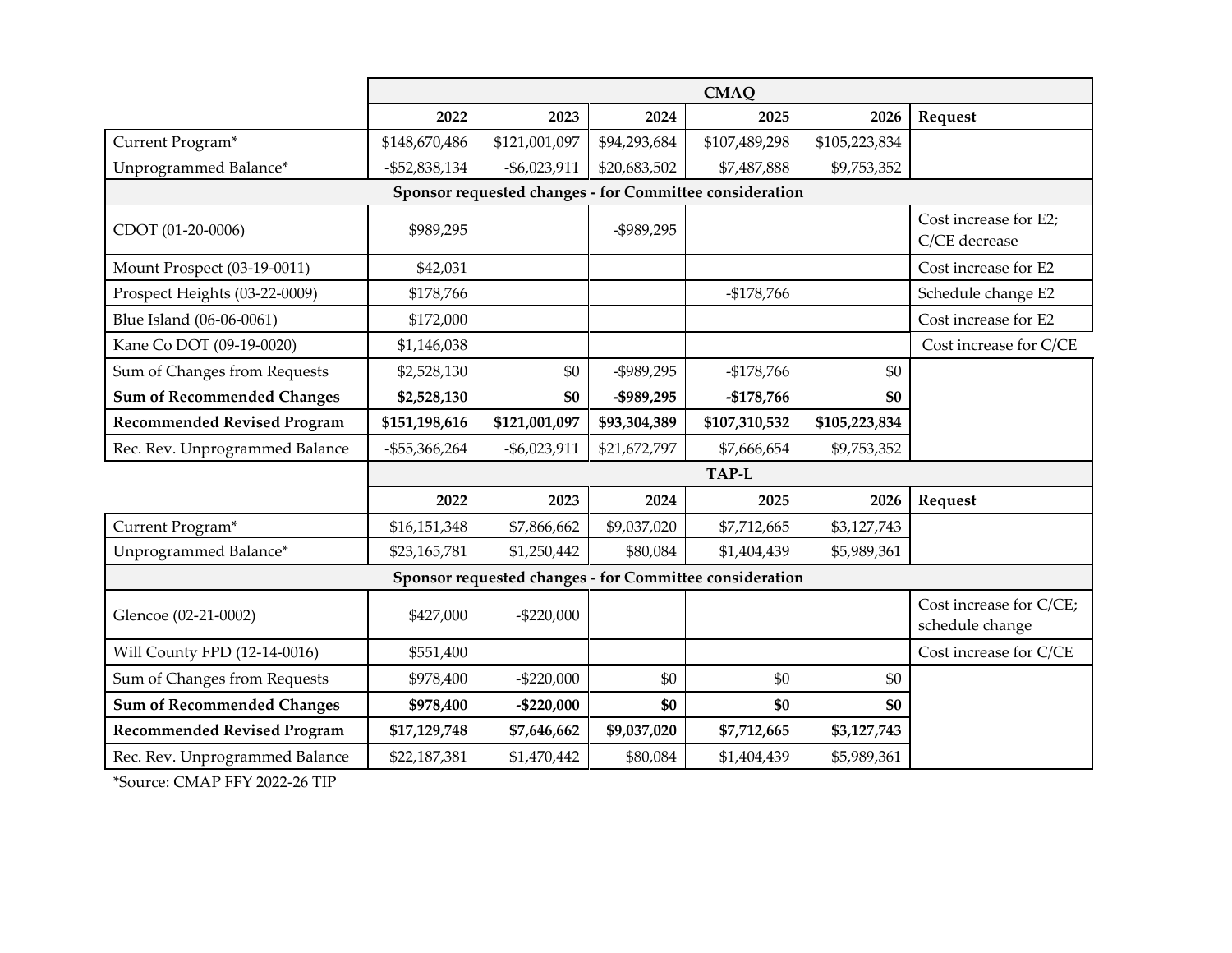## **For Committee Consideration:**

| Project                                                            | <b>Request</b>                                                       | <b>Action</b>                                                   |
|--------------------------------------------------------------------|----------------------------------------------------------------------|-----------------------------------------------------------------|
| <b>CDOT</b> – Pedway System                                        | The sponsor requests to shift                                        | Approval of the request to shift                                |
| <b>Wayfinding (01-20-0006)</b>                                     | \$989,295 from Construction to                                       | \$989,295 CMAQ from                                             |
| This project is approved for                                       | phase II engineering. When the                                       | Construction in 2024 to phase II                                |
| \$501,705 CMAQ (\$501,705 total) project programmed in 2019, a     |                                                                      | engineering in 2022.                                            |
| for phase II engineering in 2022                                   | good portion of the project was                                      |                                                                 |
| and \$4,255,878 CMAQ                                               | found not to be eligible for                                         |                                                                 |
| (\$4,255,878 total) for                                            | CMAQ but the wayfinding                                              |                                                                 |
| Construction in 2024.                                              | portion was and percentage of                                        |                                                                 |
|                                                                    | construction funding eligible was                                    |                                                                 |
|                                                                    | used to calculate the engineering,                                   |                                                                 |
|                                                                    | but the project needs more design                                    |                                                                 |
|                                                                    | funding.                                                             |                                                                 |
| <b>Glencoe - Green Bay Trail at</b>                                | The sponsor requests a schedule                                      | Approval of the requested                                       |
| <b>Hazel Avenue Crossing (02-21-</b>                               | change to advance \$220,000                                          | schedule change to advance                                      |
| 0002)                                                              | TAP-L (\$275,000 total) for                                          | \$220,000 TAP-L (\$275,000 total)                               |
| This project is approved for                                       | <b>Construction and Construction</b>                                 | for Construction and Construction                               |
| \$220,000 TAP-L (\$275,000 total) Engineering from 2023 to 2022    |                                                                      | Engineering from 2023 to 2022                                   |
| for Construction and Construction and a cost increase of \$207,000 | TAP-L (\$284,000 total) for                                          | and a cost increase of \$207,000<br>TAP-L (\$284,000 total) for |
| Engineering in 2023.                                               | <b>Construction and Construction</b>                                 | <b>Construction and Construction</b>                            |
|                                                                    | Engineering in 2022.                                                 | Engineering in 2022 for Glencoe                                 |
|                                                                    |                                                                      | Green Bay Trail at Hazel                                        |
|                                                                    | The increased cost is attributed to $A$ venue Crossing (02-21-0002). |                                                                 |
|                                                                    | a lengthened retaining wall                                          |                                                                 |
|                                                                    | design, additional light poles, and                                  |                                                                 |
|                                                                    | increased cost of materials.                                         |                                                                 |
| <b>Mount Prospect – Rand (US12)-</b> The sponsor requests a cost   |                                                                      | Approval of the requested cost                                  |
| <b>Central-Mount Prospect</b>                                      | increase of \$42,031 CMAQ for                                        | increase in the amount of \$42,031                              |
| <b>Intersections (03-19-0011)</b>                                  | phase II engineering due to                                          | CMAQ for phase II engineering.                                  |
| This project is programmed for                                     | additional design fees to address                                    |                                                                 |
| $$421,840$ CMAQ (\$576,666 total) comments of IDOT and the         |                                                                      |                                                                 |
| for phase II engineering in 2021,                                  | Village.                                                             |                                                                 |
| \$720,000 CMAQ (\$900,000 total)                                   |                                                                      |                                                                 |
| for ROW in 2022 and \$6,160,000                                    | The project was re-ranked among                                      |                                                                 |
| CMAQ (\$7,700,000 total) for                                       | intersection improvement project                                     |                                                                 |
| Construction/CE in 2022.                                           | included in the 2020-2024                                            |                                                                 |
|                                                                    | program and remained unchanged                                       |                                                                 |
| The project received two cost                                      | at $8^{\text{th}}$ .                                                 |                                                                 |
| increases in 2021 in the amounts                                   |                                                                      |                                                                 |
| of \$405,040 and \$1,519,760 for<br>ROW and Construction/CE        |                                                                      |                                                                 |
| respectively.                                                      |                                                                      |                                                                 |
| <b>Prospect Heights - Metra</b>                                    | The sponsor requests a schedule                                      | Approval of the schedule change                                 |
| <b>Station and Pace Route Access</b>                               | change to move up the $$178,766$                                     | for phase II engineering from                                   |
| <b>Improvements (03-22-0009)</b>                                   |                                                                      | 2025 to 2022.                                                   |
|                                                                    |                                                                      |                                                                 |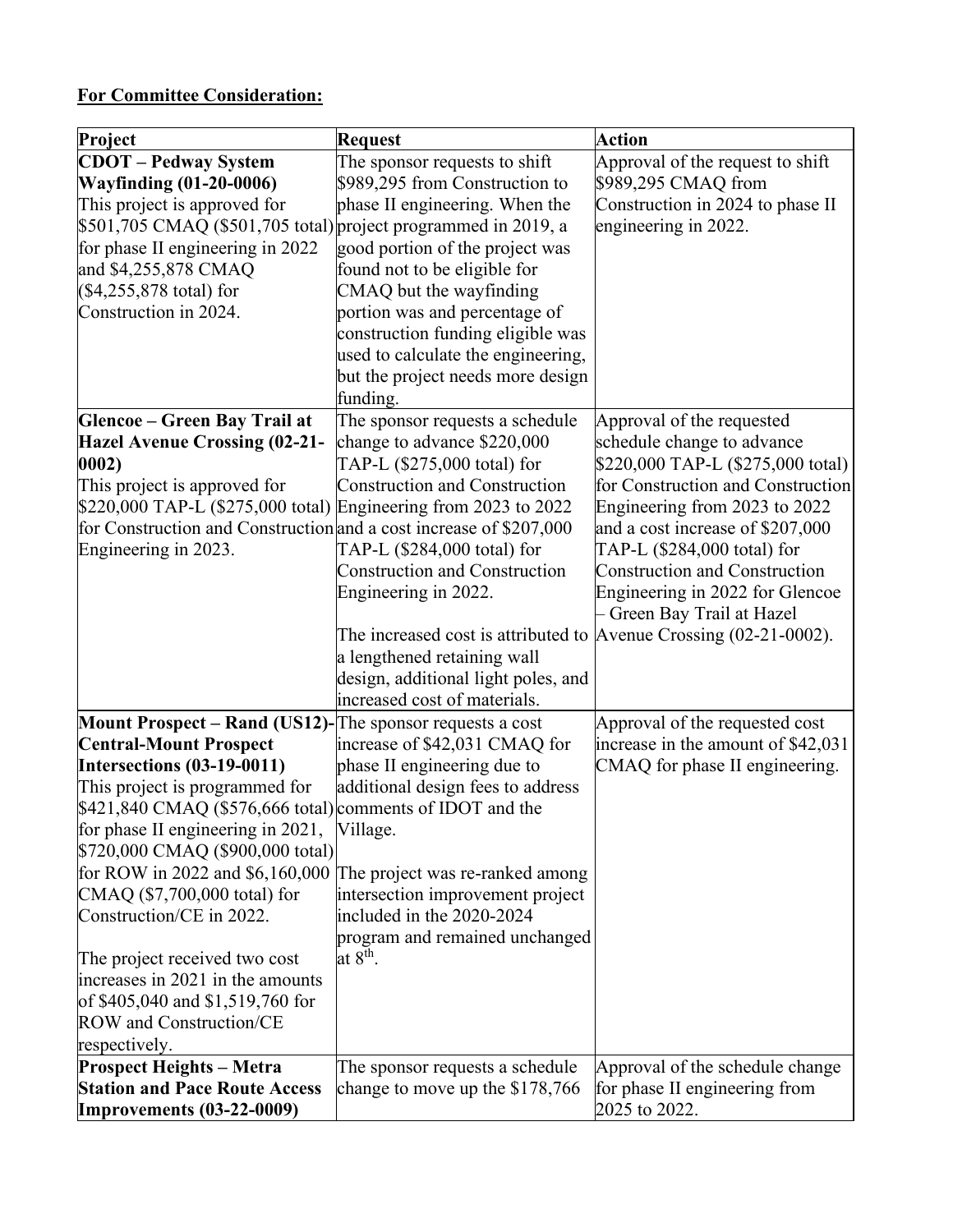| This project is approved for                                        | CMAQ for phase II engineering                                     |                                  |
|---------------------------------------------------------------------|-------------------------------------------------------------------|----------------------------------|
| \$178,766 CMAQ for phase II                                         | from 2025 to 2022.                                                |                                  |
| engineering and $$1,317,332$                                        |                                                                   |                                  |
| CMAQ for Construction.                                              | The project has received design                                   |                                  |
|                                                                     | approval and has combined the                                     |                                  |
|                                                                     | project with an ITEP funded                                       |                                  |
|                                                                     | project on Wolf Rd from Old                                       |                                  |
|                                                                     | Willow Rd to Palatine Frontage                                    |                                  |
|                                                                     | Rd.                                                               |                                  |
| <b>Blue Island – Cal Sag Multi-Use</b> The sponsors request a scope |                                                                   | Approve the additional scopes of |
| Greenway (06-06-0061)                                               | change and a cost increase in the                                 | work and the \$172,000 CMAQ      |
| This is a multi-phase and multi-                                    | amount of \$172,000 CMAQ for                                      | cost increase for phase II       |
| community project. Dolton Park                                      | completion of additional phase II                                 | engineering.                     |
| District and the Alsip Park                                         | engineering required by the scope                                 |                                  |
| District have the final two                                         |                                                                   |                                  |
|                                                                     | changes.                                                          |                                  |
| segments of this project.                                           |                                                                   |                                  |
| Currently the Alsip segment has<br>$$1,672,000$ CMAQ programmed     | The Dolton segments requires<br>supplemental geotechnical         |                                  |
| for Construction and Dolton                                         |                                                                   |                                  |
|                                                                     | analysis and phase II design<br>revisions associated with revised |                                  |
| segment has $$3,118,800$ TAP-L                                      |                                                                   |                                  |
| programmed for Construction.                                        | alignment through City of                                         |                                  |
|                                                                     | Calumet City wetland areas                                        |                                  |
|                                                                     |                                                                   |                                  |
|                                                                     | The Alsip segment requires                                        |                                  |
|                                                                     | supplemental plan preparation                                     |                                  |
|                                                                     | following extended design                                         |                                  |
|                                                                     | coordination and approvals                                        |                                  |
|                                                                     | associated with two railroad                                      |                                  |
|                                                                     | crossings (CSX, Arkema) through                                   |                                  |
|                                                                     | the Illinois Commerce                                             |                                  |
|                                                                     | Commission (ICC)                                                  |                                  |
|                                                                     |                                                                   |                                  |
|                                                                     | Neither scope revision would                                      |                                  |
|                                                                     | change the analysis or expected                                   |                                  |
|                                                                     | outcome of the project.                                           |                                  |
| Kane Co DOT – Orchard Rd at The sponsor requests a cost             |                                                                   | Approve the requested cost       |
| <b>US 30 Intersection</b>                                           | increase of \$1,146,038 CMAQ for increase in the amount of        |                                  |
| <b>Improvement (09-19-0020)</b>                                     | construction due to bids coming                                   | \$1,146,038 CMAQ.                |
| The project is programmed for                                       | higher than engineer's estimates                                  |                                  |
| \$1,710,826 CMAQ (\$2,838,200)                                      | on the January 2022 letting.                                      |                                  |
| for construction.                                                   |                                                                   |                                  |
|                                                                     | The project was re-ranked among                                   |                                  |
|                                                                     | intersection improvement projects                                 |                                  |
|                                                                     | included in the 2020-2024                                         |                                  |
|                                                                     | program and its ranked dropped                                    |                                  |
|                                                                     | from $4th$ to $5th$ below one other                               |                                  |
|                                                                     | project that was programmed that                                  |                                  |
|                                                                     | cycle.                                                            |                                  |